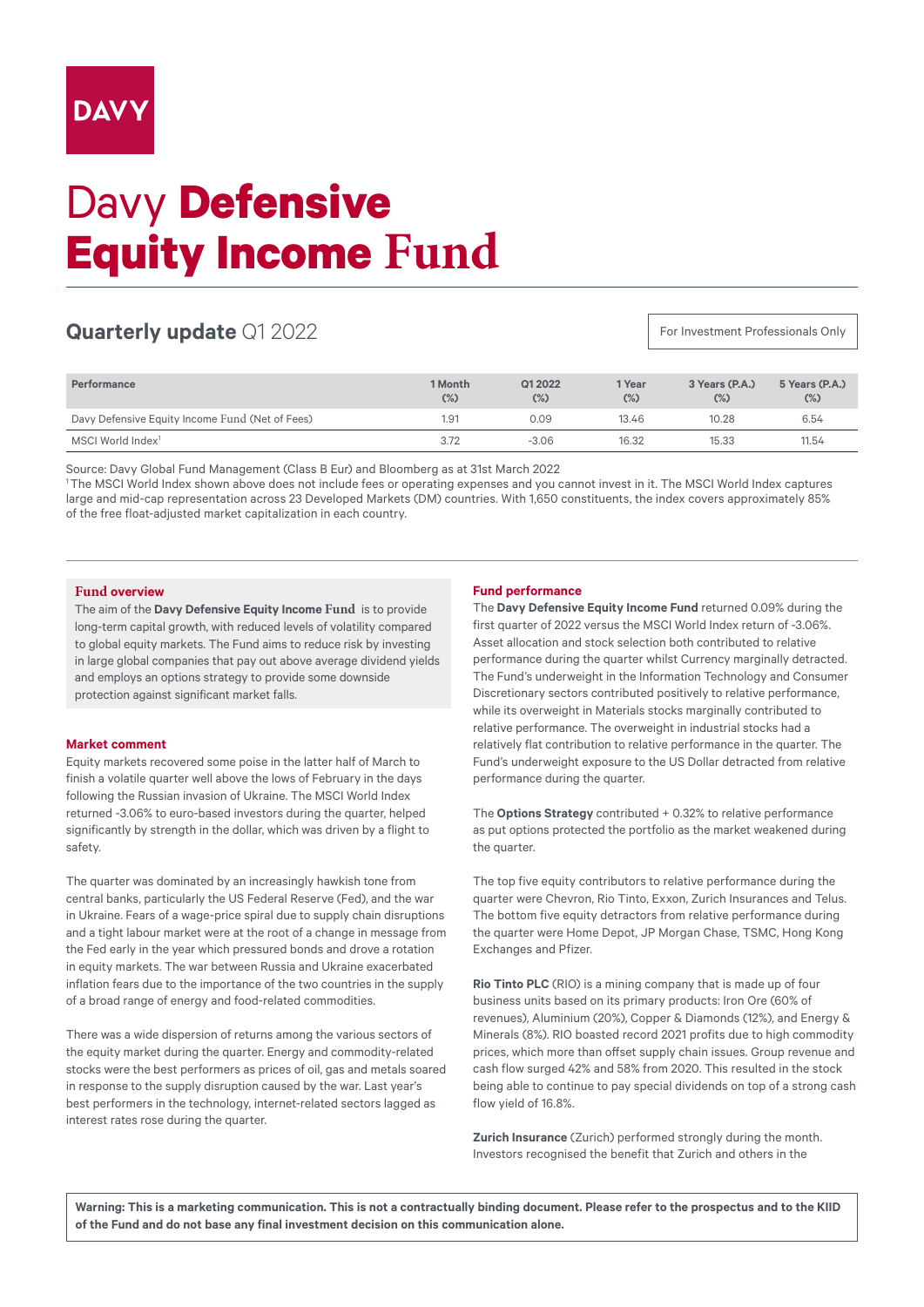insurance sector will achieve in a rising rate environment. The company is expected to see improved investment returns as yields rise. Moreover, the pricing environment for non-life product is holding up well, particularly in the US. As outlined by the company in December, reserves development continues to improve for the company, reducing the potential for future volatility of earnings and share price.

**Home Depot Inc.** (HD) is the world's largest home improvement retailer, with c. 2,200 stores in the US, Canada and Mexico. It offers an assortment of building materials, home improvement products, lawn and garden products, and decor products, as well as home improvement installation services, tool and equipment rental. We view it as a high-quality stock which scores well on sustainability measures. A typical store is interconnected with its e-commerce business. This integrated business model is expected to insulate the retailer from online competition. HD's latest results were in line with expectations, but management's outlook for 2022 was viewed as being too conservative and the stock weakened somewhat during the quarter after a very strong performance in 2021.

**Taiwan Semiconductor Manufacturing Co.** (TSMC) is one of the world's largest semi-conductor foundries with an excellent sustainability record. TSMC is firmly positioned as the key enabler of the new computing revolution in the semiconductor industry, with multiple architectures, chip platforms and design teams competing to push computing and AI innovation. After a strong 2020, where the stock re-rated sharply, and further strength in 2021, the stock weakened in the first quarter. The company's earnings guidance for this year beat lofty market expectations on revenue, growth and capex. This should position TSMC for strong growth into the next few years, ultimately allowing the company to outgrow the Foundry industry significantly in 2022 and beyond.

#### **Sample portfolio transactions**

During the quarter we added engine manufacturer and distributor, Cummins, to the portfolio. The company score well on our Quality metrics, has an excellent record of cash generation and dividend payments and is an industry pioneer in clean tech and sustainability. We funded the purchase through a sale of Exxon. Exxon's share price has recovered strongly over the past 18 months and the dividend yield premium to the market has largely corrected.

#### **The QQE perspective**

The change in tone within the equity market at the start of the year was very much on the side of continued economic expansion and rising rates. The war in Ukraine has cast a shadow on growth prospects, particularly within Europe, and exacerbated what is now seen as the "inflation problem". Our view is that avoiding deflation was the aim of the zero interest rates and quantitative easing policies of the past two years.

Our quality model guides stock selection within our equity portfolios. It assigns a quality rank to each stock in a broad universe based on four pillars of Profitability, Persistence, Protection and People. In the first quarter, the People pillar, which rates companies based on capital allocation, was the best performing of the four pillars. In the past, such outperformance has reflected investor confidence in the economic cycle. This is an important support to markets as we enter another quarterly earnings season during which company managements face heightened risks. Against this uncertain background, we are confident that our quality framework will stand our clients in good stead.

| <b>Calendar Year Performance</b>                         | $2021$ (%) | 2020 (%) | 2019 (%) | 2018 (%) | 2017 (%) |
|----------------------------------------------------------|------------|----------|----------|----------|----------|
| Davy Defensive Equity Income Fund (net of fees)<br>(EUR) | 22.8       | $-1.2$   | 20.8     | $-3.5$   | $-2.3$   |
| MSCI World Index (EUR)                                   | 31.1       | 6.3      | 30.0     | $-4.1$   | 7.5      |
| Chevron Corp                                             | 46.3       | $-26.0$  | 15.3     | $-9.8$   | 10.6     |
| Rio Tinto Plc                                            | 0.6        | 30.6     | 35.4     | 0.3      | 31.5     |
| Exxon Mobil Corp                                         | 57.6       | $-36.2$  | 7.3      | $-15.1$  | $-3.8$   |
| Zurich Insurances Group AG                               | 12.8       | 0.3      | 43.6     | 4.8      | 12.5     |
| Telus Corp                                               | 23.6       | 5.2      | 16.3     | $-0.6$   | 16.3     |
| Home Depot                                               | 59.5       | 24.5     | 30.5     | $-7.3$   | 44.6     |
| Hong Kong Exchanges                                      | 9.3        | 71.6     | 14.6     | $-2.9$   | 33.9     |
| JP Morgan Chase & Co                                     | 27.7       | $-5.5$   | 47.3     | $-6.6$   | 26.7     |
| Pfizer Inc                                               | 66.7       | 3.2      | $-6.9$   | 24.8     | 15.9     |
| <b>Taiwan Semiconductor Manufacturer</b>                 | 12.1       | 92.7     | 64.8     | $-3.6$   | 42.3     |

Source: Davy Global Fund Management (Class B Eur) and Bloomberg as at 31<sup>st</sup> December 2021. Performance is quoted in local currency unless otherwise stated.

**Warning: Past performance is not a reliable guide to future performance. The value of the investment can reduce as well as increase and, therefore, the return on the investment will also be variable. Changes in exchange rates may have an adverse effect on the value price or income of the product.**